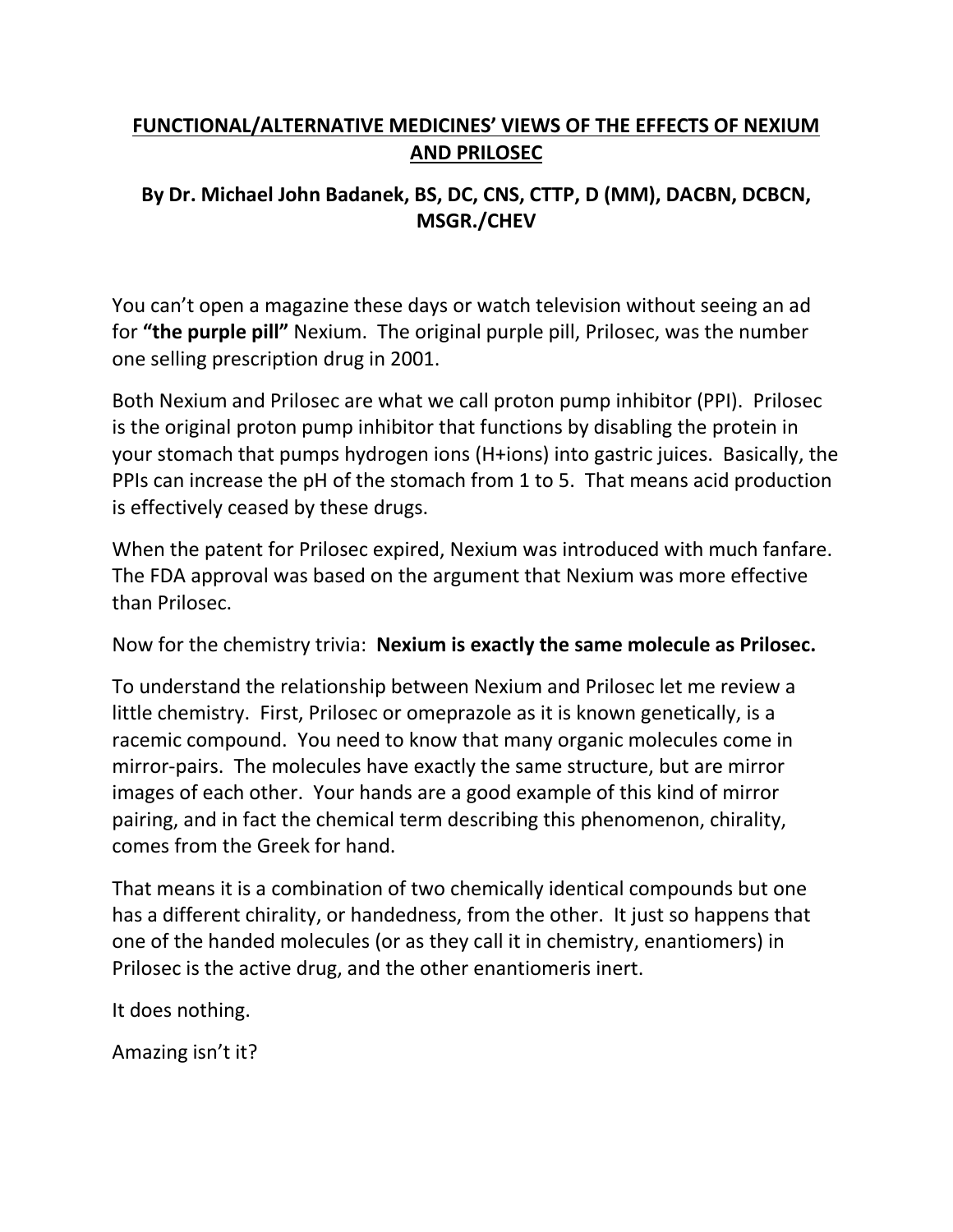That just changing a molecule to is mirror reflection can make it so a drug is effective or totally worthless.

Again, the only active ingredient in Nexium is the exact same thing as the only active ingredient in omeprazole (Prilosec), a (now) generic drug made by the same company, which is over the counter and four to eight times cheaper.

AstraZeneca (the drug company that makes Nexium and Prilosec) just figured out how to purify out the active component from omeprazole.

Therefore, anyone prescribing Nexium is totally missing the basic chemistry of the drug that he is prescribing, because there's absolutely no financial reason to use it.

For pricey Nexium is nothing more than OTC (over-the-counter) Prilosec!

## **What is the Problem with PPIs?**

Both Nexium and Prilosec stop the stomach cells from producing acid needed to digest food, promote nutrient absorption and kill unwanted bugs.

Stopping the pain associated with GERD (Gastroesophageal Reflux Disease) may be a temporary blessing for the one suffering with this condition. But I ask, at what cost to one's overall health?

PPI's have been found to decrease magnesium in the human body to a point not even high oral doses of magnesium can correct it.

If you have read any of my past articles, you will know that there is overwhelming evidence that **magnesium deficiency can create Alzheimer's disease, osteoporosis, high blood pressure, high cholesterol, diabetes, and arrhythmias like atrial fibrillation, chronic back spasms mimicking a ruptured disc, depression, seizures and more.**

It is important to mention that Nexium and Prilosec by stopping the acid secretion in your stomach, inhibit the absorption of nutrients that then lead to new diseases, but also then kill the acid needed to fight off fungi like Candida (which can destroy the thyroid gland and heart), as well as bacterial H. pylori overgrowth (that can then create coronary artery plaque and heart attacks).

Worse, acid inhibitors counteract medications like Plavix (clopidogrel) which are prescribed to decrease unwanted clotting. So physicians may be unknowingly